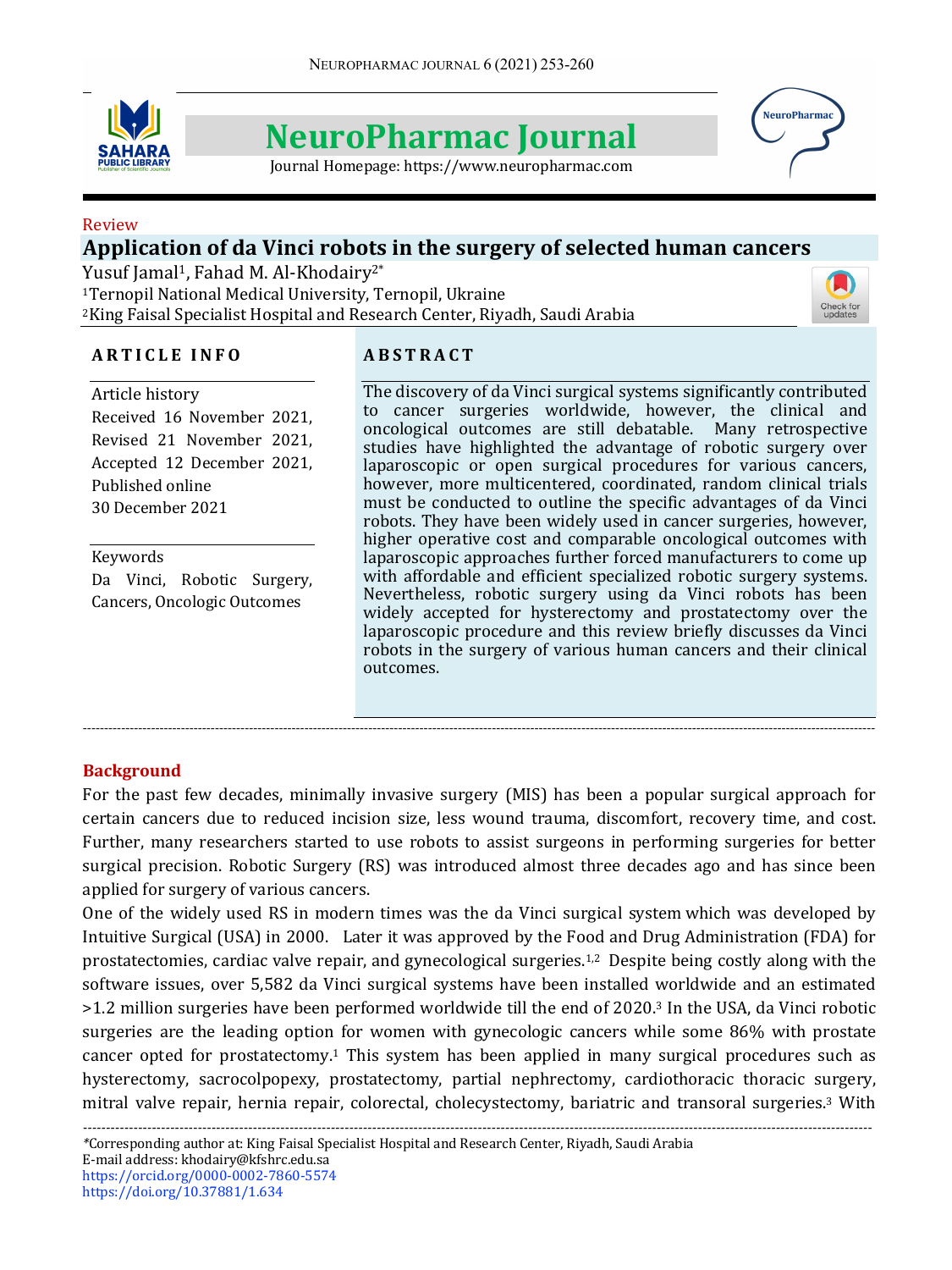better perioperative, oncological, and functional outcomes in robotic surgical procedures seem to be the next evolutionary step in patient safety, high efficacy, and precision surgery.<sup>3-11</sup>

#### **Methods**

Using keywords like da Vinci robots, laparoscopic surgery, robotic surgery in lung, liver, colorectal, gastric, breast, prostate, and gynecological cancer in PubMed and Google Scholar, relevant original articles and reviews, case reports, randomized and non-randomized controlled trials, cohort studies from 2010-2021 were systematically reviewed.

#### **Results**

Our search resulted in 300 publications and browsing the titles further reduced the numbers to 200 (Figure 1). After assessing the abstracts for duplicate, and irrelevant data to our review scope, an additional 95 were excluded. Out of 70 full-length articles, 15 articles were excluded due to overlapping, irrelevant data and inconclusive data and finally 55 relevant studies (breast cancer, prostate cancer, and gynecological cancers) were included in this review.

Figure 1: PRISMA flow diagram for selection of relevant studies.

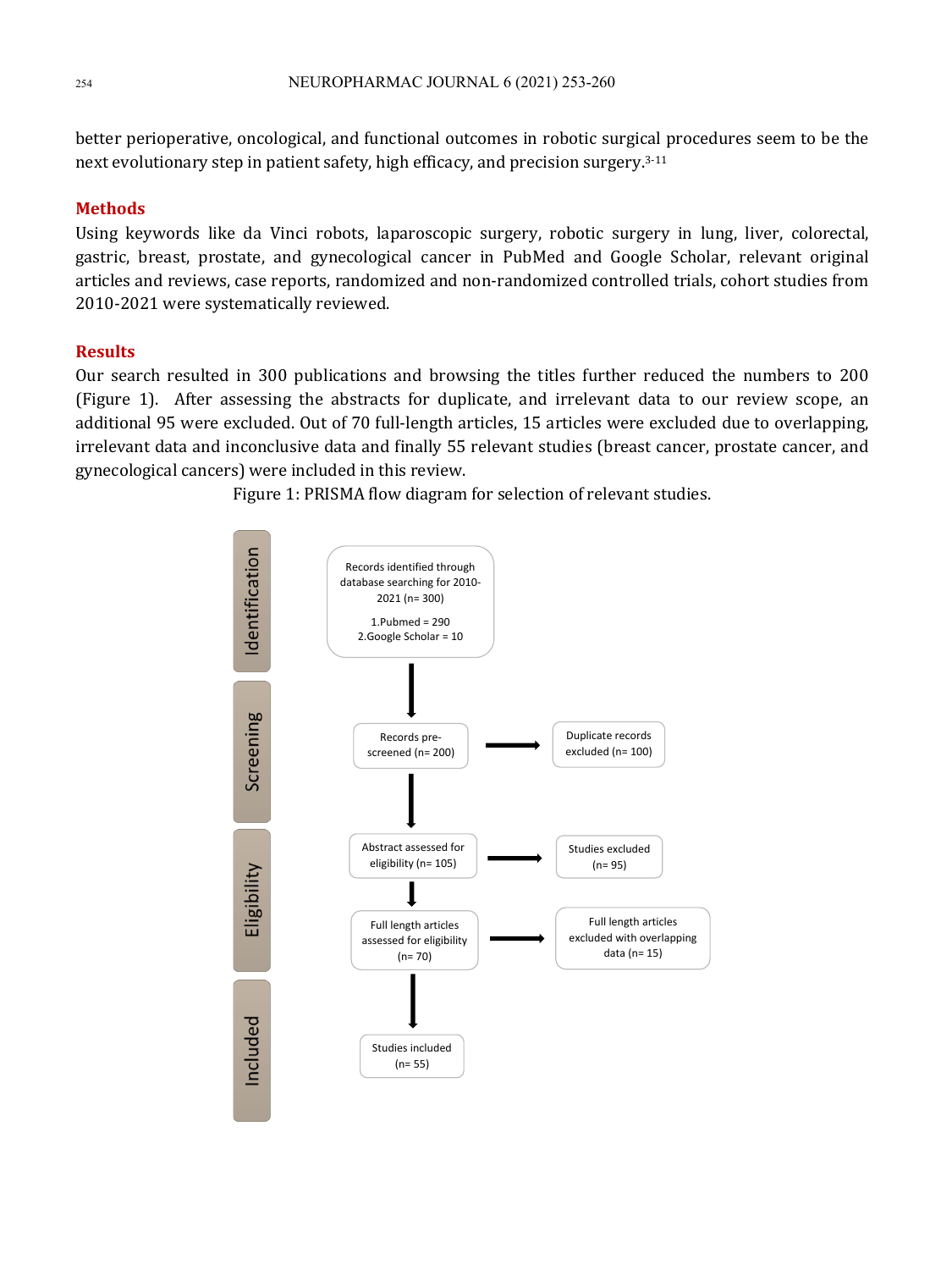#### **Breast Cancer**

Endoscopic breast operation in an aesthetic sense was an option to achieve full cancer clearance while simultaneously preserving the patient's physique.<sup>12</sup> Due to inflexible endoscopic equipment and 2dimensional cameras in this technique has severely limited the maneuverability and insufficient area of the operating field.<sup>13</sup> The da Vinci robotic surgical systems provided a clearer three-dimensional surgical view, minimal incision, stable and flexible mechanical arms, high precision, and lower complication rates and traumatization.<sup>10,14</sup> Several studies have reported that the nipple-sparing mastectomy may be the valid endoscopic procedure therapeutic mastectomy of breast cancer.<sup>15-21</sup> For early breast cancer and benign conditions, a combination of robot-assisted Nipple-sparing Mastectomy (RANSM) along with immediate breast reconstruction (IBR) is a surgically safe and feasible approach.<sup>13,15-21</sup> It has been observed that RANSM combined with IBR resulted in a comparatively better outcome, quick postoperative recovery, and patient satisfaction than the Conventional Nipple-sparing Mastectomy (CNSM) followed by IBR.<sup>14,22</sup> However, RANSM with IBR has an associated drawback of longer operation time and higher cost. The da Vinci robotic systems could also be used in male mastectomy and internal mammary lymph node biopsy.<sup>23,24</sup> A recent comparative study revealed that da Vinci robot-assisted axillary lymph node dissection (dVALND) improved the overall quality of life in breast cancer patients by mitigating postoperative complications with minimal local recurrence, metastasis, or aesthetic effect than axillary lymph node dissection (ALND).<sup>25</sup>

#### **Prostate Cancer**

Prostatectomy is an extremely delicate surgery requiring high surgical precision because of the presence of blood vessels, muscles, and nerve bundles in very close proximity to each other as well as innervating the erectile and bladder functions. In case of metastasis, prostatectomy is generally not recommended due to its delicate structure. There have been several surgical approaches to implement Robot-Assisted Radical Prostatectomy (RARP) however it is still questionable whether it is oncologically safe.<sup>26</sup> Possible negative outcomes of RARP include erectile dysfunction and Postoperative Prostatectomy Incontinence (PPI).<sup>27</sup> The most used approach is Retzius-sparing RARP which has been effective in quicker recovery from urinary incontinence.<sup>26,28</sup> Despite this side effect, RARP was opted by 86% of prostate cancer patients in the United States.<sup>1</sup>

In a few meta-analysis studies, RARP resulted in better overall short-term outcomes regarding reduced hospital stay and blood loss and oncologically safe compared to LRP or open radical prostatectomy  $(ORP)$ .<sup>29-31</sup> In addition, nerve-sparing, and early recovery from urinary incontinence and erectile dysfunction were also observed.<sup>29-31</sup> In a previous report, similar short-term outcomes were observed with no difference in urinary and sexual quality of life in RARP, LRP, or ORP. However, more and more evidence and randomized controlled trials are required to verify the safety of the RARP approach.<sup>32</sup> Generally, percutaneous drainage, sclerosing agents, and surgical marsupialization, are being used as treatment modalities for symptomatic lymphoceles which are typically performed by laparoscopy or with a multiport robotic platform. However, Moschovas et al (2021) used da Vinci single port lymphocelectomy in the treatment of the lymphocele sac, which reduced the number of days with abdominal drains, and decreased surgical invasiveness with fewer incisions, less operative time, and blood loss, and better cosmesis.<sup>33</sup> Further, no intraoperative or postoperative complications were reported.33

Earlier, Steinberg et al (2019) in a multi-institutional initial case series using magnet-assisted robotic prostatectomy and the Single Port da Vinci robotic platform achieved average operative time, less blood loss, early discharge with no intraoperative or postoperative complications.<sup>34</sup> This report suggested that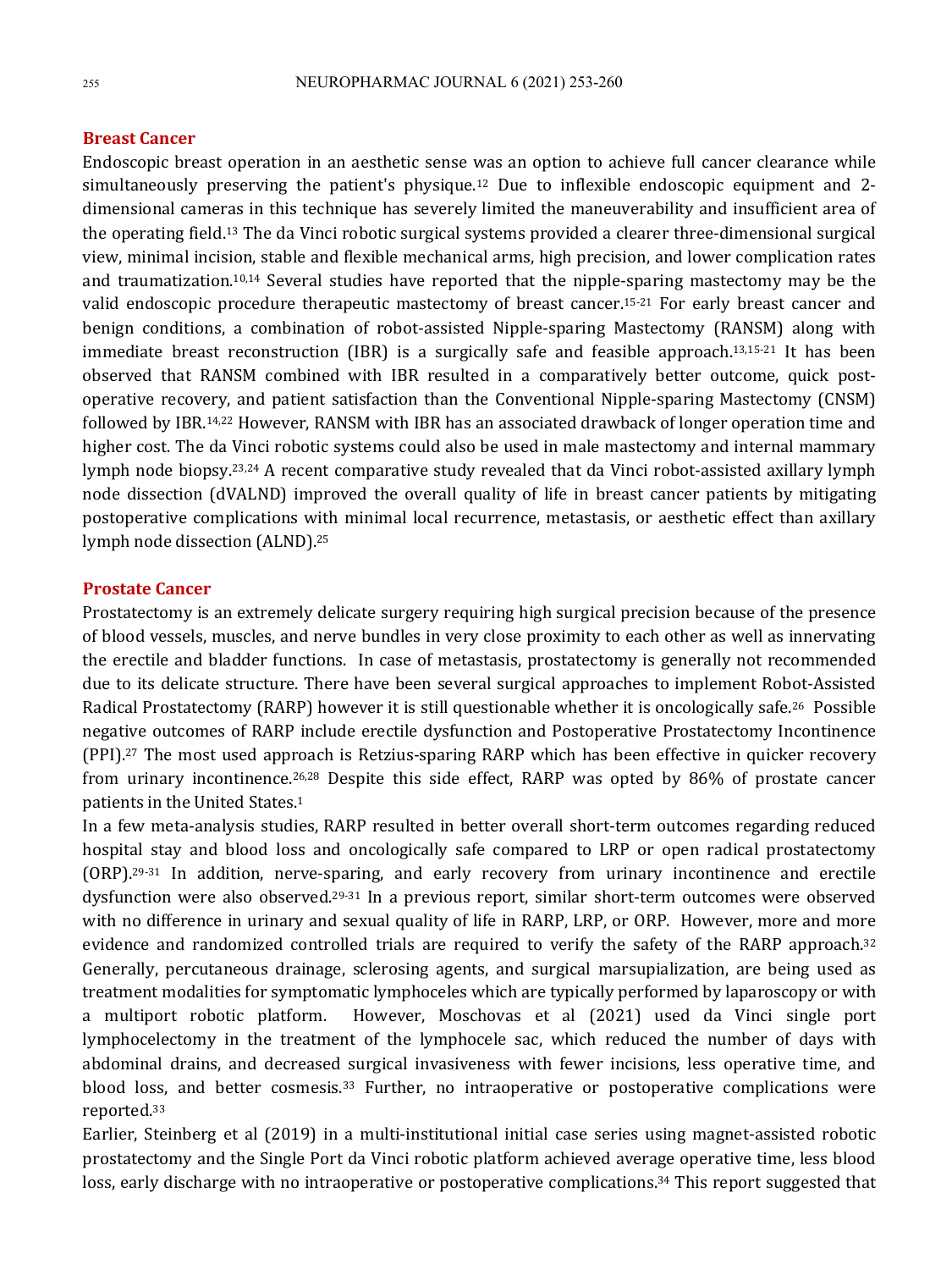the combination of Robotic prostatectomy (RP) utilizing the da Vinci Single Port system with the magnetic retractor (Levita™ Magnetic Surgical System, San Mateo, CA, USA), can be effective, feasible, and safe. The magnetic retractor facilitated tissue exposure with improved procedure ergonomics by mimicking the conventional multiport technique. However, the use of magnets in robotic surgery and optimization of assistant port placement for true single-site surgery need to be further explored.<sup>34</sup>

#### **Gynecological Cancers**

Gynecologic cancers which include cancers of the ovary, uterine, cervical, vulvar, and vaginal are some of the very prominent cancers for females after breast cancer. Based on the stage of cancer, the localization of the tumor, and involvement of other organs in the pelvic cavity, hysterectomy is a widely implemented surgical procedure. Even though the first total laparoscopic radical hysterectomy (TLRH) was performed in 1989, however, till 1992, surgical treatment for gynecological cancers using open surgery  $(OS)$  has been the standard procedure.<sup>35,36</sup> Laparoscopic radical hysterectomy (LRH) proved to be beneficial over the traditional open abdominal approach such as relatively less blood loss, preservation of soft tissues, faster wound healing, and less recovery time.<sup>37,38</sup> However, patient survival and success rate were the same in both OS and LRH with a difference in a higher cost for LRH.<sup>39</sup> Furthermore, there are inherent ergonomic drawbacks like the posture of the surgeon performing the surgery, the 2D visuals of the surgical site, and the maneuverability of the laparoscopic instruments in LRH.<sup>40,41</sup>

With the approval of the da Vinci surgical system by the USFDA in 2005, the Robot-Assisted Radical Hysterectomy (RARH) for gynecological surgeries was opted by many surgeons due to its superior maneuverability, 3D visualization of the target site, relatively easy learning curve, and better ergonomics compared to the laparoscopic methods.<sup>2,42-45</sup> Few randomized controlled trials have reported that the RARH provides superiority over LRH in terms of blood loss, operative time, maneuverability, hospital stay, and postoperative complications.<sup>46-48</sup> In recent times, both LRH and RARH have been widely used in the treatment of gynecological cancers for safety, feasibility with comparatively fewer postoperative complications, and better quality of life.<sup>49-55</sup>

#### **Conclusion and Future Perspectives**

Since the inception of robotic surgery in 1985, it has been widely used in various fields, due to its highresolution, several-fold image magnifications with 3D optics enabled intercostal perforators and lymphatics to be accurately visualized and differentiated. The complex and intuitive motion of the robotic arms in da Vinci robots allows surgeons to accurately perform delicate surgeries. On one hand, da Vinci robotic surgical systems provide high precision, shorter hospital stays, less intraoperative blood loss over laparoscopic surgery, however, its higher operational cost and longer operative time with similar oncological outcomes as laparoscopic surgery have been cited in several retrospective studies. Lack of quality randomized multicentered controlled international trials to compare the robotic versus laparoscopic versus open approaches is urgently needed. Nevertheless, da Vinci robotic surgical systems have widely opted in hysterectomy and prostatectomy and to cut down the installation and operative cost, a collaborative Robotics Surgery Hospital can be set up by pooling the resources and manpower from various government and private hospitals. Further, in addition to da Vinci Surgical Systems, several specific robots are being developed such as PRECEYES Surgical System (Preceyes B.V, The Netherlands) and Versius Surgical Systems (CMR Surgical Ltd, UK) for specific surgeries to be cost-effective.

#### **Acknowledgment**

Yusuf Jamal is pursuing an MBBS degree from TNMU, Ukraine.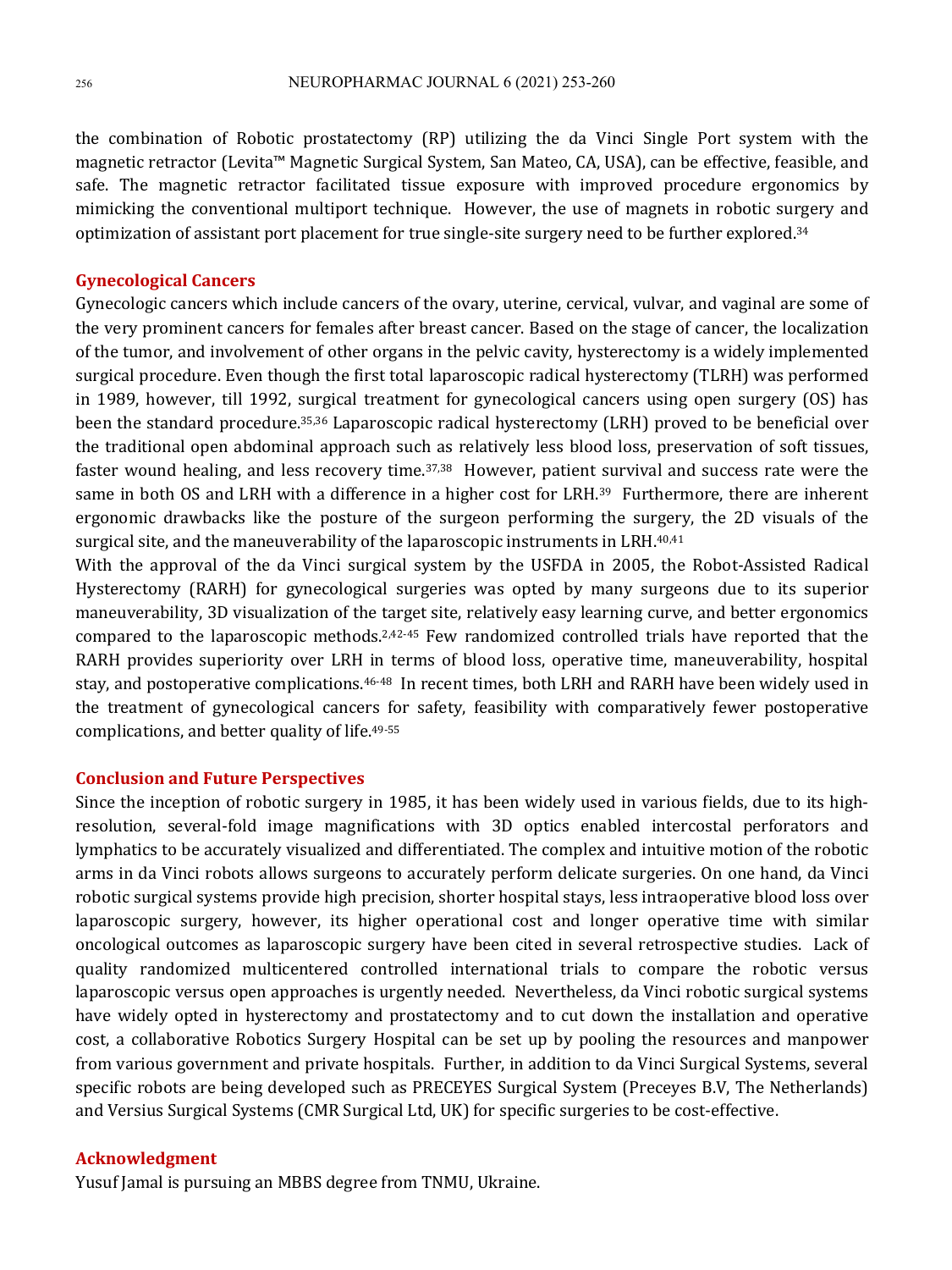#### **Conflicts of Interest**

The authors declare that there are no conflicts of interest relevant to this article.

#### **List of Abbreviations**

ALND- Axillary Lymph Node Dissection CNSM- Conventional Nipple-sparing Mastectomy dVALND- da Vinci Robot-Assisted Axillary Lymph Node Dissection FDA- Food and Drug Administration IBR- Immediate Breast Reconstruction MIS-Minimally Invasive Surgery ORP- Open Radical Prostatectomy OS-Open Surgery PPI- Postoperative Prostatectomy Incontinence RP- Radical Prostatectomy RS- Robotic Surgery RARP- Robot-Assisted Radical Prostatectomy LRH- Laparoscopic Radical Hysterectomy RANSM-Robot-assisted Nipple-sparing Mastectomy RARH- Robot-Assisted Radical Hysterectomy TLRH-Total Laparoscopic Radical Hysterectomy

#### **References**

- 1. Crew, B. A closer look at a revered robot. Nature 2020;580: S5-S7
- 2. Netter, A., Jauffret, C., Brun, C., Sabiani, L., Blache, G., Houvenaeghel, G., & Lambaudie, E. Choosing the most appropriate minimally invasive approach to treat gynecologic cancers in the context of an enhanced recovery program: Insights from a comprehensive cancer center. Plos One 2020; 15(4):e0231793.
- 3. Intuitive Surgical Inc. (USA) Annual Report 2018, https://www.annualreports.com/HostedData/AnnualReportArchive/i/NASDAQ\_ISRG\_2018.pdf (accessed on Dec 08, 2021).
- 4. Perets I, Walsh JP, Close MR, Mu BH, Yuen LC, Domb BG. Robot-assisted total hip arthroplasty: clinical outcomes and complication rate. Int J Med Robot Comput Assist Surg. 2018; 14(4):e1912.
- 5. Magistri P, Tarantino G, Assirati G, et al. Robotic liver resection for hepatocellular carcinoma: a systematic review. Int J Med Robot Comput Assist Surg. 2019; 15(4):e2004.
- 6. Jun Y, Hao L, Demin L, Guohua D, Hua J, Yi S. Da Vinci robot-assisted system for thymectomy: experience of 55 patients in China. Int J Med Robot Comput Assist Surg. 2014; 10(3): 294- 299.
- 7. Morelli L, Guadagni S, Di Franco G, et al. Use of the new da Vinci  $Xi$  @ during robotic rectal resection for cancer: a pilot matched-case comparison with the da Vinci Si®. Int J Med Robot Comput Assist Surg. 2017; 13(1):e1728.
- 8. Morel P, Jung M, Cornateanu S, et al. Robotic versus open liver resections: a case-matched comparison. Int J Med Robot Comput Assist Surg. 2017; 13(3):e1800.
- 9. Taylor G, Jayne D. Robotic applications in abdominal surgery: their limitations and future developments. Int J Med Robot Comput Assist Surg. 2007; 3(1): 3-9.
- 10. Feldstein J, Schwander B, Roberts M, Coussons H. Cost of ownership assessment for a da Vinci robot based on US real-world data. Int J Med Robot Comput Assist Surg. 2019; 15(5):e2023.
- 11. Stadler P, Dvoracek L, Vitasek P, Matous P. Robotic vascular surgery, 150 cases. Int J Med Robot Comput Assist Surg. 2010; 6(4): 394- 398.
- 12. Leff DR, et al. Endoscopic breast surgery: where are we now and what might the future hold for video-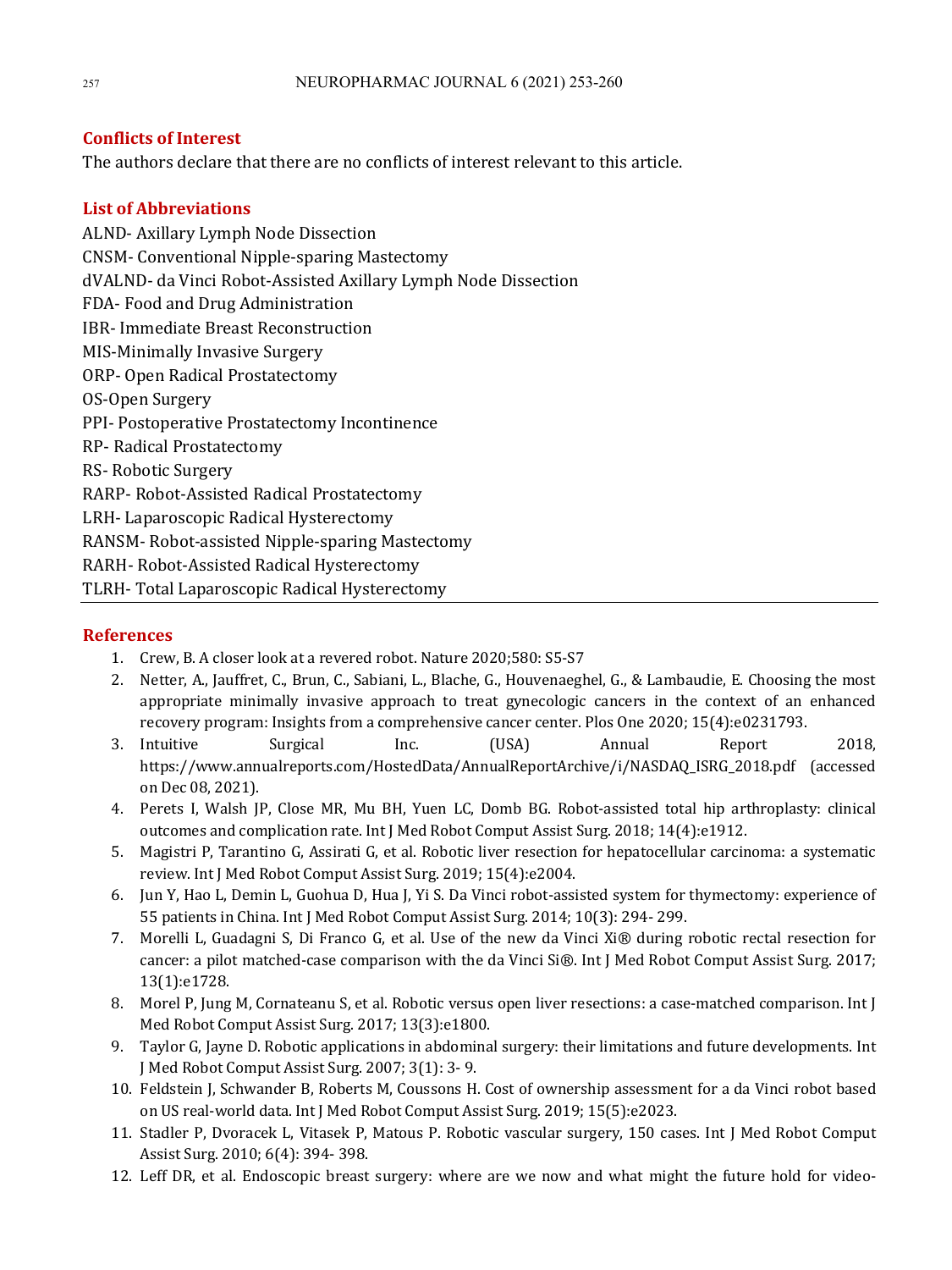assisted breast surgery? Breast cancer research and treatment. 2011; 125:607-625.

- 13. Toesca A, Peradze N, Manconi A, Galimberti V, Intra M, Colleoni M et al. Robotic nipple-sparing mastectomy for the treatment of breast cancer: Feasibility and safety study. Breast (Edinburgh, Scotland) 2017;31:51-56.
- 14. Park BJ, Melfi F, Mussi A, Maisonneuve P, Spaggiari L, Da Silva RK, et al. Robotic lobectomy for non-small cell lung cancer (NSCLC): long-term oncologic results. [Thorac Cardiovasc Surg. 2012; 143:383–389.
- 15. Smith BL, Tang R, Rai U, et al. Oncologic safety of nipple-sparing mastectomy in women with breast cancer. [ Am Coll Surg. 2017; 225(3): 361- 365.
- 16. Li M, Chen K, Liu F, Su F, Li S, Zhu L. Nipple sparing mastectomy in breast cancer patients and long-term survival outcomes: an analysis of the SEER database. PloS One. 2017; 12(8):e0183448.
- 17. Muller T, Baratte A, Bruant-Rodier C, Bodin F, Mathelin C. Oncological safety of nipple-sparing prophylactic mastectomy: a review of the literature on 3716 cases. Ann Chir Plast Esthet. 2018; 63: e6- e13.
- 18. Galimberti V, Vicini E, Corso G, et al. Nipple-sparing and skin-sparing mastectomy: review of aims, oncological safety and contraindications. Breast. 2017; 34: S82- S84.
- 19. De Vita R, Zoccali G, Buccheri EM, Costantini M, Botti C, Pozzi M. Outcome evaluation after 2023 nipplesparing mastectomies: our experience. Plast Reconstr Surg. 2017; 139(2): 335e- 347e.
- 20. Houvenaeghel G, Bannier M, Rua S, et al. Breast cancer robotic nipple sparing mastectomy: evaluation of several surgical procedures and learning curve. World J Surg Oncol. 2019;  $17(1)$ : 1-11.
- 21. Chen K, Beeraka NM, Li J, Lu P, Anterior abdominal wall defect closed by the anterior sheath of the upper rectus abdominis muscle in a patient with prior "TRAM flap breast reconstruction". Indian J Surg. 2021: 1-3.
- 22. Lai HW, Chen ST, Mok CW, Lin YJ, Wu HK, Lin SL et al. Robotic versus conventional nipple sparing mastectomy and immediate gel implant breast reconstruction in the management of breast cancer- A case control comparison study with analysis of clinical outcome, medical cost, and patient-reported cosmetic results. J Plast Reconstr Aesthet Surg. 2020; 73:1514-1525.
- 23. Melly L, Jansens J-L, Kalscheuer G, Belhaj A, Rondelet B. Robotic lymphadenectomy of an internal mammary lymph node metastasis. Acta Chir Belg. 2018; 118(5): 320- 321.
- 24. Kuo C, Sukortseva N, Sinelnikov M, Nassilevsky P, Reshetov I. A case of breast surgery with da vinci si robotics. Revista Latinoamericana de Hipertension. 2019; 14(1): 70-73.
- 25. Chen K, M Beeraka N, Zhang J, Reshetov IV, Nikolenko VN, Sinelnikov MY, Mikhaleva LM. Efficacy of da Vinci robot-assisted lymph node surgery than conventional axillary lymph node dissection in breast cancer - A comparative study. Int J Med Robot. 2021 Dec;17(6):e2307. doi: 10.1002/rcs.2307. Epub 2021 Jul 29. PMID: 34270843.
- 26. Martini A, Falagario UG, Villers A, Dell'Oglio P, Mazzone E, Autorino R et al. Contemporary techniques of prostate dissection for robot-assisted prostatectomy. Eur Urol. 2020;78(4):583-591.
- 27. Mottet N, Bellmunt J, Bolla M, Briers E, Cumberbatch MG, De Santis M et al. EAU-ESTRO-SIOG guidelines on prostate cancer. Part 1: screening, diagnosis, and local treatment with curative intent. Eur Urol 2017;71(4):618-629.
- 28. Collette E, Klaver S, Lissenberg-Witte B, van den Ouden D, van Moorselaar R, Vis A. Patient reported outcome measures concerning urinary incontinence after robot assisted radical prostatectomy: development and validation of an online prediction model using clinical parameters, lower urinary tract symptoms and surgical experience. J Robotic Surg 2021; 15, 593-602.
- 29. Du Y, Long Q, Guan B, Mu L, Tian J, Jiang Y et al. Robot-assisted radical prostatectomy is more beneficial for prostate cancer patients: a system review and meta-analysis. Med Sci Monit 2018; 24:272-287.
- 30. Theisen KM, Myrga JM, Hale N, et al. Excessive opioid prescribing after major urologic procedures. Urol 2019; 123:101–107.
- 31. Mazzone E, Dell'Oglio P, Rosiello G, Puliatti S, Brook N, Turri F et al. Technical refinements in super extended robot-assisted radical prostatectomy for locally advanced prostate cancer patients at multiparametric magnetic resonance imaging. Eur Urol 2021; 80(1):104-112.
- 32. Ilic D, Evans SM, Allan CA, Jung JH, Murphy D, Frydenberg M. Laparoscopic and robotic-assisted versus open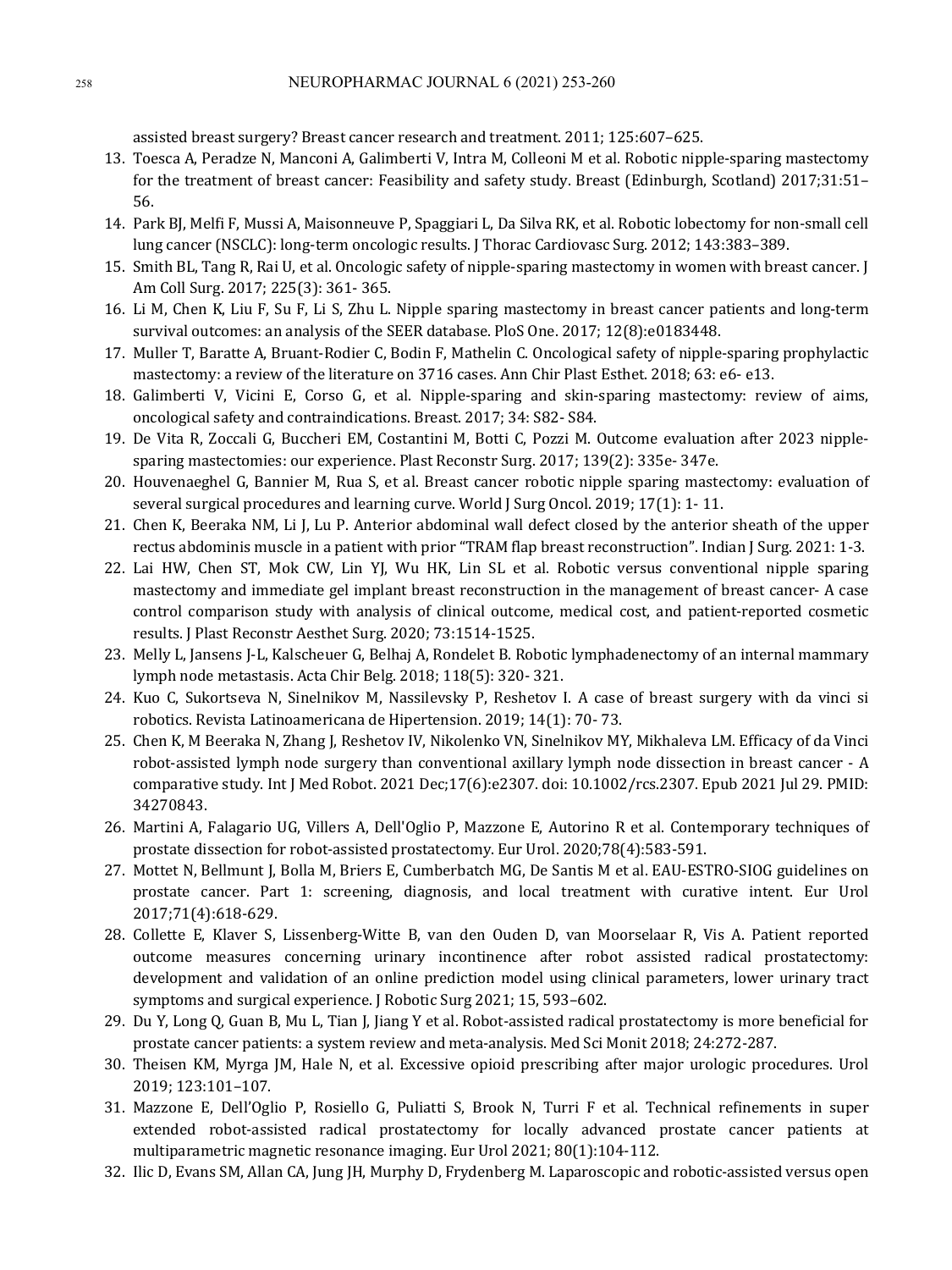radical prostatectomy for the treatment of localized prostate cancer. Cochrane Database Syst Rev. 2017;9(9):CD009625. 

- 33. Covas Moschovas M, Helman T, Reddy S, Bhat S, Rogers T, Sandri M, Noel J, Patel V. Minimally invasive lymphocele drainage using the da Vinci single-port platform: step-by-step technique of a prostate cancer referral center. J Endourol. 2021 Sep;35(9):1357-1364.
- 34. Steinberg RL, Johnson BA, Meskawi M, Gettman MT and Cadeddu JA. Magnet-assisted robotic prostatectomy using the da Vinci SP robot: an initial case series. J Endourol. 2019 Oct; 33(10): 829-834.
- 35. Canis M, Maze G, Wattiez A, Pouly J, Chapron C, Bruhat M. Vaginally assisted laparoscopic radical hysterectomy.] Gynecol Surg. 1992;8:103-105.
- 36. Nezhat CR, Burrell MO, Nezhat FR, Benigno BB, Welander CE. Laparoscopic radical hysterectomy with paraaortic and pelvic node dissection. Am J Obstet Gynecol. 1992;166(3):864-865.
- 37. Sharma R, Bailey J, Anderson R, Murdoch J. Laparoscopically assisted radical vaginal hysterectomy (Coelio-Schauta): a comparison with open Wertheim/Meigs hysterectomy. Int J Gynecol Cancer. 2006; 16:1927-1932.
- 38. Renato S, Mohamed M, Serena S, Giulia M, Giulia F, Giulia G et al. Robot-assisted radical hysterectomy for cervical cancer: review of surgical and oncological outcomes. ISRN Obstet Gynecol. 2011; 2011:872434.
- 39. Zakashansky K, Chuang L, Gretz H, Nagarsheth NP, Rahaman J, Nezhat FR. A case-controlled study of total laparoscopic radical hysterectomy with pelvic lymphadenectomy versus radical abdominal hysterectomy in a fellowship training program. Int I Gynecol Cancer. 2007:17(5):1075–1082.
- 40. Berguer R. Surgery and ergonomics. Arch Surg. 1999;134(9):1011-1016.
- 41. Dakin GF, Gagner M. Comparison of laparoscopic skills performance between standard instruments and two surgical robotic systems. Surg Endosc. 2003;17(4):574-579.
- 42. Advincula AP, Wang K. Evolving role and current state of robotics in minimally invasive gynecologic surgery. [ Minim Invasive Gynecol 2009; 16:291-301.
- 43. Holloway RW, Patel SD, Ahmad S. Robotic Surgery in Gynecology. Scan J Surg; 2009;98(2):96-109.
- 44. Nezhat FR, Datta MS, Liu C, Chuang L, Zakashansky K. Robotic radical hysterectomy versus total laparoscopic radical hysterectomy with pelvic lymphadenectomy for treatment of early cervical cancer. JSLS. 2008;12(3):227-237.
- 45. Hassan SO, Dudhia J, Syed LH, Patel K, Farshidpour M, Cunningham SC, et al. Conventional Laparoscopic vs Robotic Training: Which is Better for Naive Users? A Randomized Prospective Crossover Study. J Surg Educ. 2015;72: 592–599.
- 46. Netter A, Jauffret C, Brun C, Sabiani L, Blache G, Houvenaeghel G et al. Choosing the most appropriate minimally invasive approach to treat gynecologic cancers in the context of an enhanced recovery program: Insights from a comprehensive cancer center. PLoS One. 2020;15(4):e0231793.
- 47. Luo C, Liu M, Li X. Efficacy, and safety outcomes of robotic radical hysterectomy in Chinese older women with cervical cancer compared with laparoscopic radical hysterectomy. BMC Women's Health. 2018;18(1).
- 48. Maenpaa MM, Nieminen K, Tomas EI, Laurila M, Luukkaala TH, Maenpaa JU. Robotic-assisted vs traditional laparoscopic surgery for endometrial cancer: a randomized controlled trial. Am J Obstet Gynecol. 2016;215(5): 588.e1-588.e7.
- 49. Salehi S, Brandberg Y, Åvall-Lundqvist E, Suzuki C, Johansson H, Legerstam B et al. Long-term quality of life after comprehensive surgical staging of high-risk endometrial cancer - results from the RASHEC trial. Acta Oncol. 2018;57(12):1671-1676.
- 50. Giannini A, Russo E, Mannella P, Palla G, Pisaneschi S, Cecchi et al. First series of total robotic hysterectomy (TRH) using new integrated table motion for the da Vinci Xi: feasibility, safety, and efficacy. Surgical Endoscopy. 2017 Aug;31(8):3405-3410.
- 51. Abel MK, Chan JK, Chow S, Darcy K, Tian C, Kapp DS et al. Trends and survival outcomes of robotic, laparoscopic, and open surgery for stage II uterine cancer. Int J Gynecol Cancer 2020; 30:1347-1355.